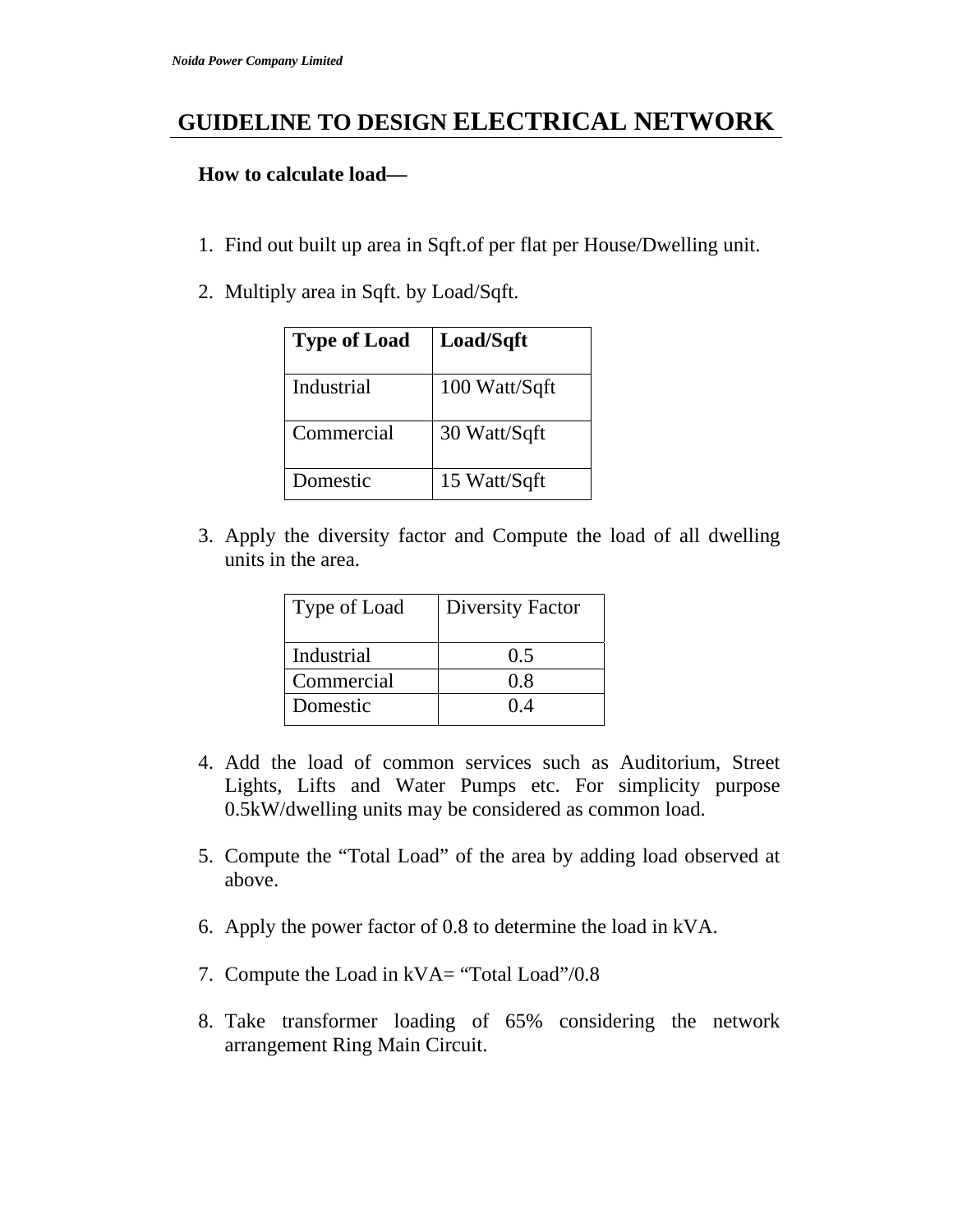- 9. The decision for voltage grade is to be taken as follows:
	- If load is equal to or more than 2.50 MVA, the area shall be fed through 33kV feeder. For such loads, the land space for 33/11kV Sub-station shall have to be allocated by builder / Society/ Authority.
	- For load between 1 MVA to 2.5MVA, dedicated 11kV feeder shall be preferred.
	- For load below 1 MVA, existing 11kV feed can be tapped through VCB or RMU.
- 10. The maximum capacity of distribution transformer acceptable is 400 kVA as a standard capacity in the inventory.
- 11. Only two-no of transformer at one location shall be acceptable. If there is more number of transformers HT shall be required to extend using underground cables to locate additional transformer.
- 12. Either VCB or Ring Main Circuit shall be used to control transformers. There cables should have metering arrangement at 11 kV. The protection system at incoming supply shall be using numerical relays.
- 13. On LT side of transformer, LT main feeder pillar shall be provided. The Incoming shall be protected by MCCB/SFU.
- 14. The distribution pillar-box shall be connected into Ring Main Unit. The incomer of distribution pillar shall have MCCB / SFU. The outgoing shall have HRC fuses.
- 15. The LT cables from transformers to LT panel / Main feeder pillar is to be taken as follows:
	- 630kVA transformers : 2 nos x 1C x 630 Sqmm, Al. Conductor, Armoured XLPE insulated
	- 400kVA transformers : 1 C x 630 Sqmm, Al. Conductor, Armoured XLPE insulated
	- 250kVA transformers :  $3\frac{1}{2}C$  x 400 Sqmm, Al. Conductor, Armoured XLPE insulated
	- 160kVA transformers :  $3\frac{1}{2}C \times 300$  Sqmm, Al. Conductor, Armoured XLPE insulated
	- 100kVA transformers :  $3\frac{1}{2}C$  x 150 Sqmm, Al. Conductor, Armoured XLPE insulated